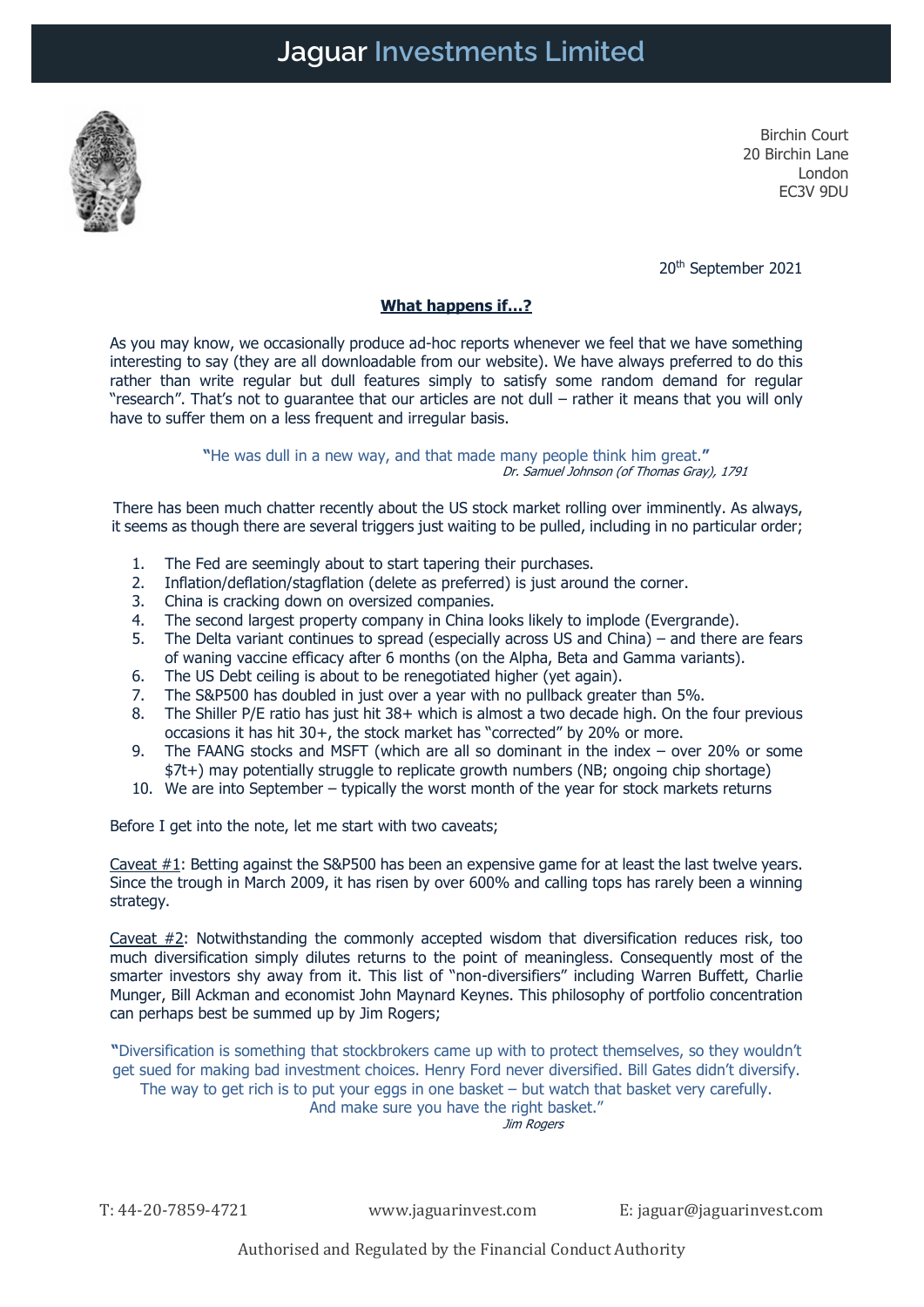And without question, the right basket to have had for the last 10 years has been the S&P500. Fig.1 below shows the percentage return and drawdown of the S&P500 over the last 20 years;



The human brain is generally pretty good at forgetting bad things and it is a truth universally acknowledged that the GFC in 2008/09 was a "bad thing". It is never mentioned today in this world of ever rising prices, but it might be prudent to remind ourselves that the GFC not only saw a drawdown of 50%+, but that it took  $4$  years to recover those losses.

The inset window (Fig.2 above) clearly shows the COVID-inspired wobble last Spring, but also confirms that the 100% gain seen so far in 2021 has been achieved with a maximum drawdown of  $\sim$ 4%.

> "And though you think the world is at your feet, it can rise up and tread on you" Ian McEwan, Atonement

T: 44-20-7859-4721 www.jaguarinvest.com E: jaguar@jaguarinvest.com

Authorised and Regulated by the Financial Conduct Authority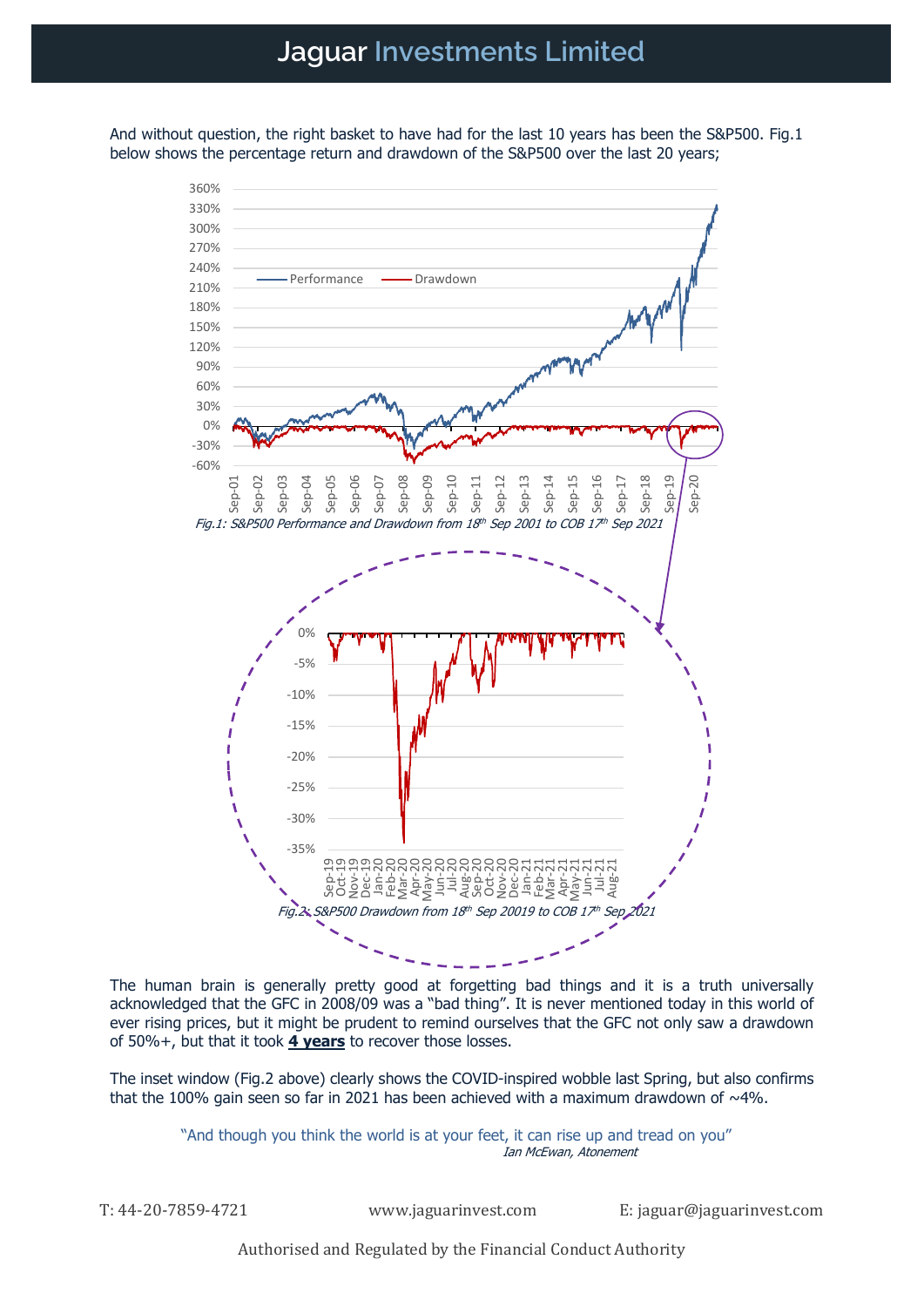## Jaguar Investments Limited

This complacency is further strengthened when market participants see volatility falling. Fig.3 below shows the rolling 5-day percentage change over the last 20 years;



Fig.4 below shows the absolute 5-day price action (20day average) over the last 2 years and shows the market remaining remarkably stable with average 5-day price action coming in at around 1% so far this year. Fig.5 shows the VIX and confirms market volatility bumping around in the 15-20% range. Admittedly that's not back at the extraordinarily low pre-Covid 10-15% levels – but its still fairly cheap.



Of course, just because the stock market may be vulnerable to a substantial sell-off, that doesn't mean it's going to happen…and not necessarily any time soon.

> "Bull markets are born on pessimism, grow on scepticism, mature on optimism and die on euphoria." Sir John Templeton

Given todays' hand-wringing about the potential for a correction, one could hardly classify the current investment mood as euphoric. Indeed the mood could arguably be termed sceptic which would seem to indicate that the index has further to run on the upside.

T: 44-20-7859-4721 www.jaguarinvest.com E: jaguar@jaguarinvest.com

Authorised and Regulated by the Financial Conduct Authority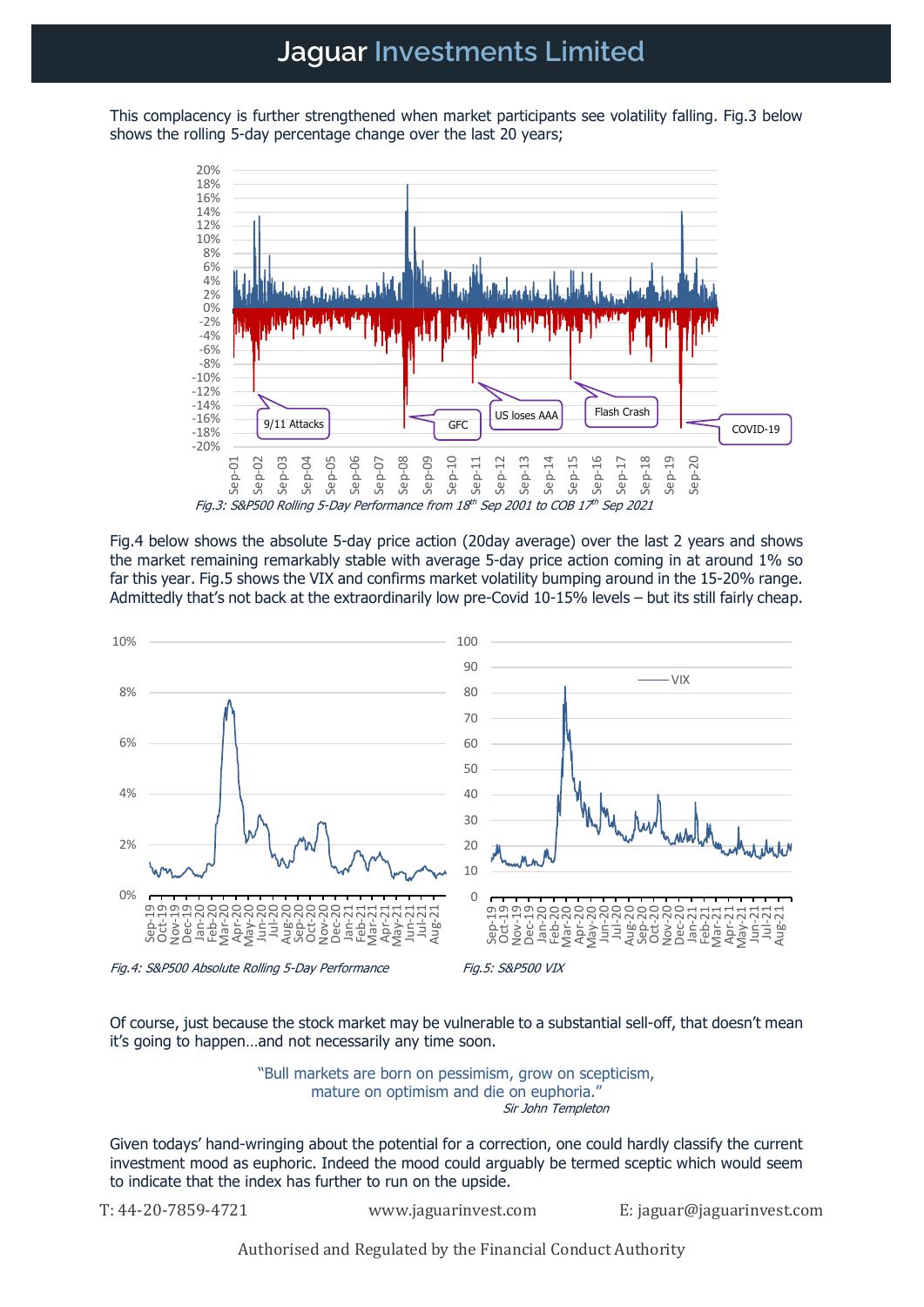But what if it doesn't?

Crashes, almost by definition, come unexpectedly and are usually very quick and painful. That's why they're called crashes! Compounding the potential headache for investment managers is the fact that, as we have seen in the last 3 major plunges (2011,2015,2020), a stock market crash typically leads to crashes across asset classes – including those alleged "safe-havens" (eg gold).

Perhaps this is no surprise given that the financial world has changed beyond all recognition in the last 10 years or so. With no trading floors, no specialists, no market-makers, minimal conversations and everything driven by algorithms and micro-seconds, these increasingly inter-connected markets can move lightning fast. And a less experienced retail trader base drives and contributes to a panic and a "sell everything" mentality.

It's not even just retail traders. As we have highlighted in previous reports, professional/smart money traders in their mid-late thirties with over 10 years market experience under their belt have NEVER seen central banks raise interest rates and NEVER experienced a bear market.

#### "The most aggravating thing about the younger generation is that I no longer belong to it" Albert Einstein

So what does an investment manager do that might reduce his exposure to a sizeable downward lurch in the S&P500? Investing in other asset classes will likely prove no diversifier if the worst comes to pass. Buying puts might work given that volatility is relatively cheap (see Fig.5) but you really need to get your timing spot on. One key option might be to invest in our Jaguar AEGIR strategy (JAs).



Fig.6 (left) shows the performance of the JAs in the 7 down months that the S&P500 has had in the last 2 years (24 months from Oct 2019 to Sep 2021).

The S&P500 had a cumulative monthly loss of 30.9% over the period while the JAs was up a cumulative 13.6% - it was up in 6 of those 7 months.

The outperformance holds over both 3 years and 5 years as well, as follows;

 $3yrs$ ;  $S&P = -55.4\%$  /  $JAS = +13.6\%$ (JAs up in 8 of 11 S&P down months)

5yrs;  $S\&P = -64.4\%$  / JAS =  $+15.3\%$ (JAs up in 11 of 16 S&P down months)

Our strategy began back in January 2012, and as you can see from the table below and Fig.7, it has pretty much kept pace with the S&P500 since then (returns to CoB 17<sup>th</sup> September 2021);

|                    | JAs       | S&P500     |                      | JAs      | S&P500     |
|--------------------|-----------|------------|----------------------|----------|------------|
| Inception to date  | 209.94%   | 255.56%    | Ave 12 month RoR     | 11.45%   | 13.51%     |
| Annual Comp. RoR   | 12.30%    | 13.89%     | Best 12 month RoR    | 86.14%   | 53.69%     |
| <b>Best Month</b>  | 15.62%    | 12.68%     | Worrst 12month RoR   | $-2.14%$ | $-8.81%$   |
| <b>Worst Month</b> | $-5.90\%$ | $-12.51\%$ | Max Draw             | $-6.31%$ | $-20.00\%$ |
| Ave Up Month       | 1.78%     | 2.98%      | <b>Std Deviation</b> | 9.07%    | 13.04%     |
| Ave Down Month     | $-1.02%$  | $-3.10%$   | Sharpe Ratio (0%)    | 1.33     | 1.07       |
| % Up months        | 72%       | 70%        | Correlation          | $-0.11$  |            |

T: 44-20-7859-4721 www.jaguarinvest.com E: jaguar@jaguarinvest.com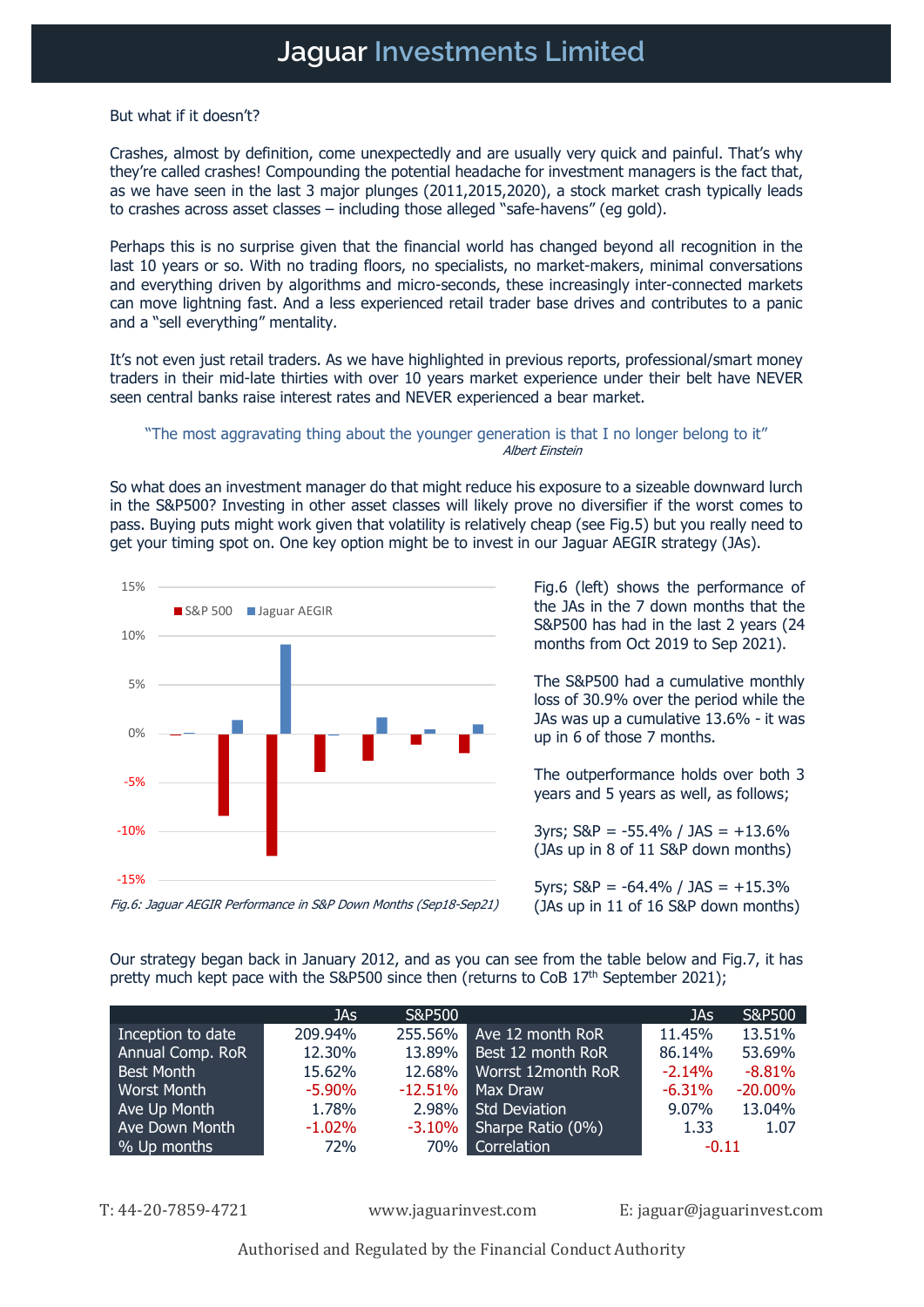# Jaguar Investments Limited



Fig.7: Jaguar AEGIR Strategy Performance vs S&P 500 Performance since inception (1st Jan 2012-17th Sep 2021)

The table below shows the performance of our JAs and the S&P500 together with various split allocations;

|                          | <b>JAs</b> | S&P500     | 10/90     | 25/75     | 40/60     |
|--------------------------|------------|------------|-----------|-----------|-----------|
| Inception to date        | 209.94%    | 255.56%    | 251.00%   | 244.15%   | 237.31%   |
| Annual Comp. RoR         | 12.30%     | 13.89%     | 13.74%    | 13.51%    | 13.28%    |
| <b>Best Month</b>        | 15.62%     | 12.68%     | 12.18%    | 11.29%    | 10.57%    |
| Worst Month              | $-5.90\%$  | $-12.51%$  | $-10.18%$ | $-6.76%$  | $-4.85%$  |
| Ave Up Month             | 1.78%      | 2.98%      | 2.67%     | 2.29%     | 2.03%     |
| Ave Down Month           | $-1.02%$   | $-3.10%$   | $-2.78%$  | $-2.21%$  | $-1.58%$  |
| % Up months              | 72%        | 70%        | 72%       | 74%       | 74%       |
| Ave 12 month RoR         | 11.45%     | 13.51%     | 11.42%    | 11.34%    | 11.35%    |
| Best 12 month RoR        | 86.14%     | 53.69%     | 30.40%    | 35.58%    | 41.64%    |
| <b>Worst 12month RoR</b> | $-2.14%$   | $-8.81%$   | $-6.17%$  | $-4.53%$  | $-3.04\%$ |
| Max Draw                 | $-6.31%$   | $-20.00\%$ | $-16.98%$ | $-12.43%$ | $-8.00\%$ |
| <b>Std Deviation</b>     | 9.07%      | 13.04%     | 11.56%    | 9.55%     | 8.09%     |
| Sharpe Ratio (0%)        | 1.33       | 1.07       | 1.18      | 1.39      | 1.60      |

You can see that by switching just 10% of an S&P500 portfolio to JAs would have reduced the maximum drawdown by over 3%, increased the %age of up months by 2% and reduced annualised volatility by 1.5%. The Sharpe ratio is consequently increased by 10% - and all for a 15bp/pa cost.

By allocating 40% to JAs, the maximum drawdown would have more than halved from 20% to just 8%, with volatility dropping from just over 13% to just over 8%. The Sharpe ratio would have improved by 50% from 1.07 to 1.60 and all for just 60bps/pa cost.

At this stage I should include the "past performance is no guarantee of future performance" line – and further disclaimers can be found at the end of this note – but I think the case for a small allocation from S&P500 to our Jaguar AEGIR strategy is quite compelling.

"The four most expensive words in the English language are; 'This time it's different'" Sir John Templeton

We would be pleased to talk to you in more detail about our strategy. Kind regards Jaguar Investments

T: 44-20-7859-4721 www.jaguarinvest.com E: jaguar@jaguarinvest.com

Authorised and Regulated by the Financial Conduct Authority